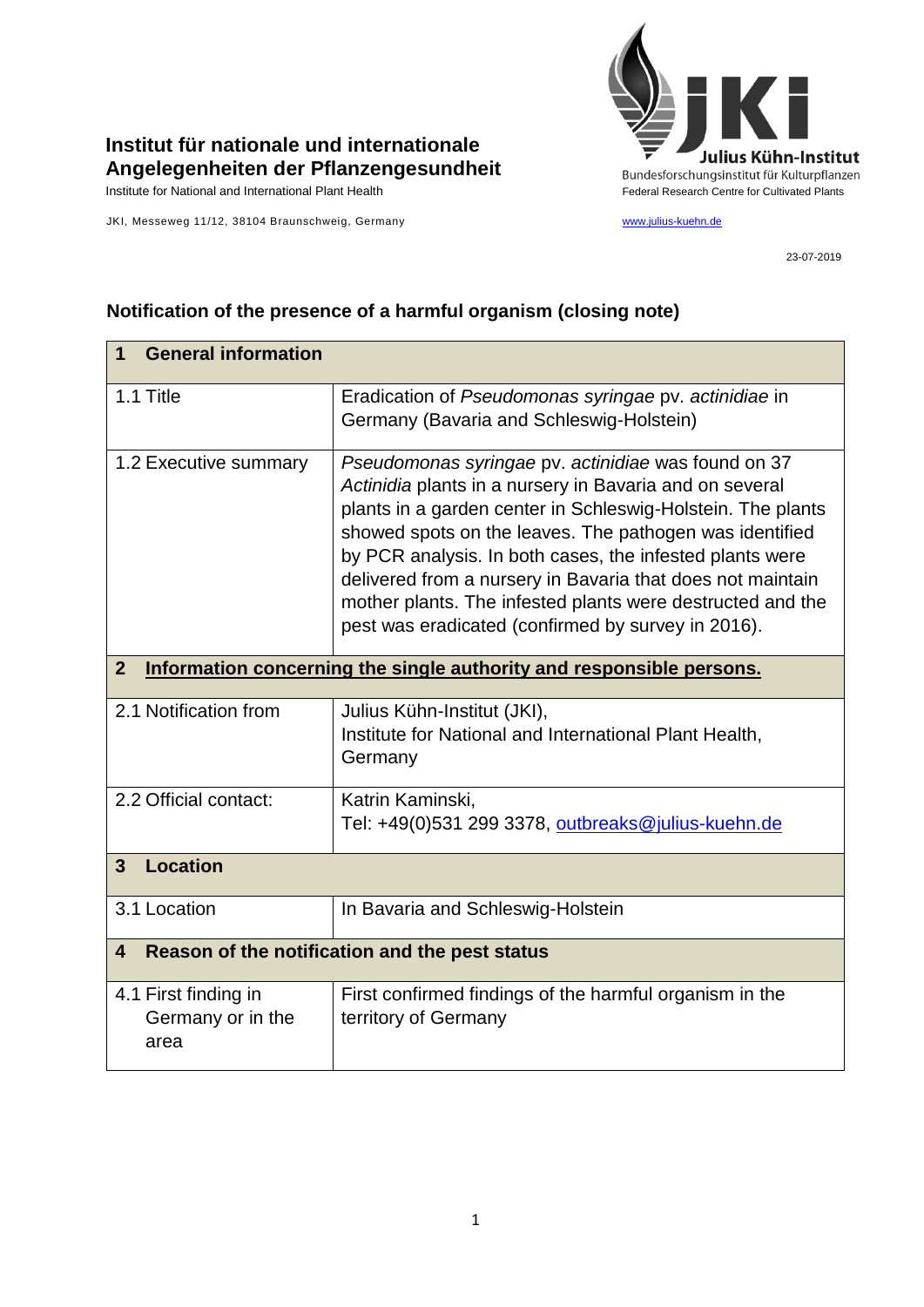| 4.2 Pest status of the area where the<br>harmful organism has been found<br>present, after the official<br>confirmation.              | Absent, pest found but eradicated                                                                              |
|---------------------------------------------------------------------------------------------------------------------------------------|----------------------------------------------------------------------------------------------------------------|
| 4.3 Pest status in Germany before the<br>official confirmation of the<br>presence, or suspected presence,<br>of the harmful organism. | Absent, no pest records                                                                                        |
| 4.4 Pest status in Germany after the<br>official confirmation of the presence<br>of the harmful organism.                             | Absent, pest eradicated                                                                                        |
| Finding, sampling, testing and confirmation of the harmful organism.<br>5                                                             |                                                                                                                |
| 5.1 Date of finding:                                                                                                                  | 06-08-2013                                                                                                     |
| 5.2 Sampling for laboratory analysis.                                                                                                 | 06-08-2013                                                                                                     |
| 5.3 Diagnostic method                                                                                                                 | <b>PCR</b>                                                                                                     |
| 5.4 Date of official confirmation of the<br>harmful organism's identity.                                                              | 16-10-2013                                                                                                     |
| Infested area, and the severity and source of the outbreak in that area.<br>6                                                         |                                                                                                                |
| 6.1 Characteristics of the infested area<br>and its vicinity.                                                                         | Nursery in Bavaria, garden center in<br>Schleswig-Holstein                                                     |
| 6.2 Infested plant(s), plant product(s)<br>and other object(s).                                                                       | Actinidia                                                                                                      |
| 6.3 Vectors present in the area                                                                                                       |                                                                                                                |
| 6.4 Severity of the outbreak.                                                                                                         | 37 plants in the nursery and several<br>plants in the garden center. The infested<br>plants showed leaf spots. |
| 6.5 Source of the outbreak                                                                                                            | In both cases, the plants were delivered<br>from a nursery in Bavaria that does not<br>maintain mother plants. |
| <b>Official phytosanitary measures.</b><br>$\overline{7}$                                                                             |                                                                                                                |
| 7.1 Adoption of official phytosanitary<br>measures.                                                                                   | Official measures in the form of physical<br>treatment have been taken. The infested                           |